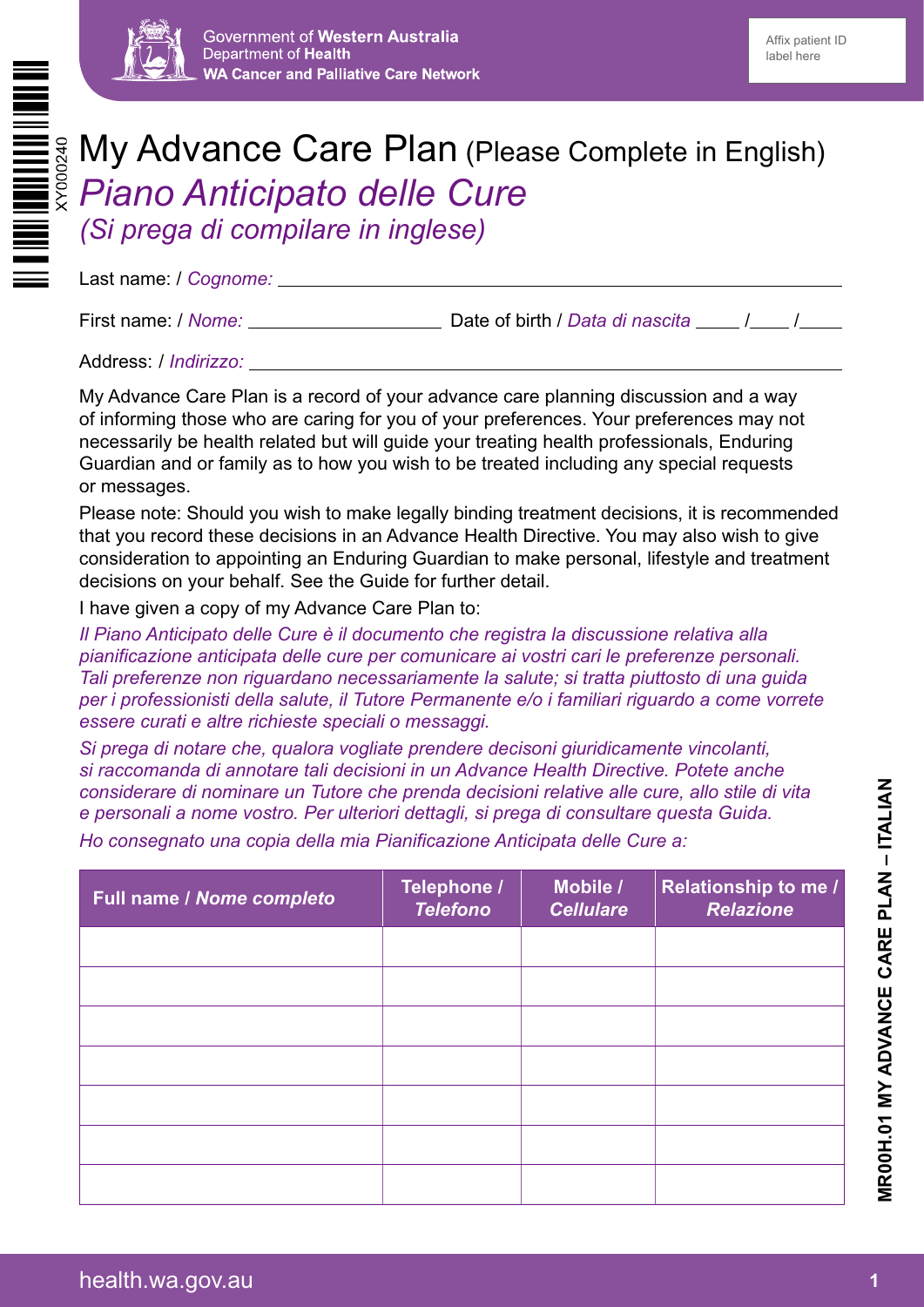| I have completed one or more of the following: |  |  |
|------------------------------------------------|--|--|
| Ho compilato uno o più dei seguenti moduli:    |  |  |

| <b>Advance Health Directive</b>                                           | Yes/No (please circle)<br>Sì/No (Si prega di cerchiare)                                                                                     |  |  |  |                                                                   |                                                         |
|---------------------------------------------------------------------------|---------------------------------------------------------------------------------------------------------------------------------------------|--|--|--|-------------------------------------------------------------------|---------------------------------------------------------|
| A copy can also be obtained from: / Si può inoltre ottenere una copia da: |                                                                                                                                             |  |  |  |                                                                   |                                                         |
|                                                                           |                                                                                                                                             |  |  |  |                                                                   |                                                         |
|                                                                           |                                                                                                                                             |  |  |  | <b>Enduring Power of Guardianship</b><br><b>Tutela Permanente</b> | Yes/No (please circle)<br>Sì/No (Si prega di cerchiare) |
|                                                                           |                                                                                                                                             |  |  |  |                                                                   |                                                         |
| A copy can also be obtained from: / Si può inoltre ottenere una copia da: |                                                                                                                                             |  |  |  |                                                                   |                                                         |
|                                                                           |                                                                                                                                             |  |  |  |                                                                   |                                                         |
|                                                                           |                                                                                                                                             |  |  |  |                                                                   |                                                         |
| <b>Enduring Power of Attorney</b><br><b>Procura Permanente</b>            | Yes/No (please circle)<br>Sì/No (Si prega di cerchiare)                                                                                     |  |  |  |                                                                   |                                                         |
|                                                                           | I have stored a copy at: / Ho conservato una copia presso: ______________________                                                           |  |  |  |                                                                   |                                                         |
| A copy can also be obtained from: / Si può inoltre ottenere una copia da: |                                                                                                                                             |  |  |  |                                                                   |                                                         |
|                                                                           |                                                                                                                                             |  |  |  |                                                                   |                                                         |
|                                                                           |                                                                                                                                             |  |  |  |                                                                   |                                                         |
| Will<br><b>Testamento</b>                                                 | ,我们也不能会在这里,我们的人们就会在这里,我们的人们就会在这里,我们的人们就会在这里,我们的人们就会在这里,我们的人们就会在这里,我们的人们就会在这里,我们的<br>Yes/No (please circle)<br>Sì/No (Si prega di cerchiare) |  |  |  |                                                                   |                                                         |
|                                                                           |                                                                                                                                             |  |  |  |                                                                   |                                                         |
| A copy can also be obtained from: / Si può inoltre ottenere una copia da: |                                                                                                                                             |  |  |  |                                                                   |                                                         |
|                                                                           |                                                                                                                                             |  |  |  |                                                                   |                                                         |
|                                                                           |                                                                                                                                             |  |  |  |                                                                   |                                                         |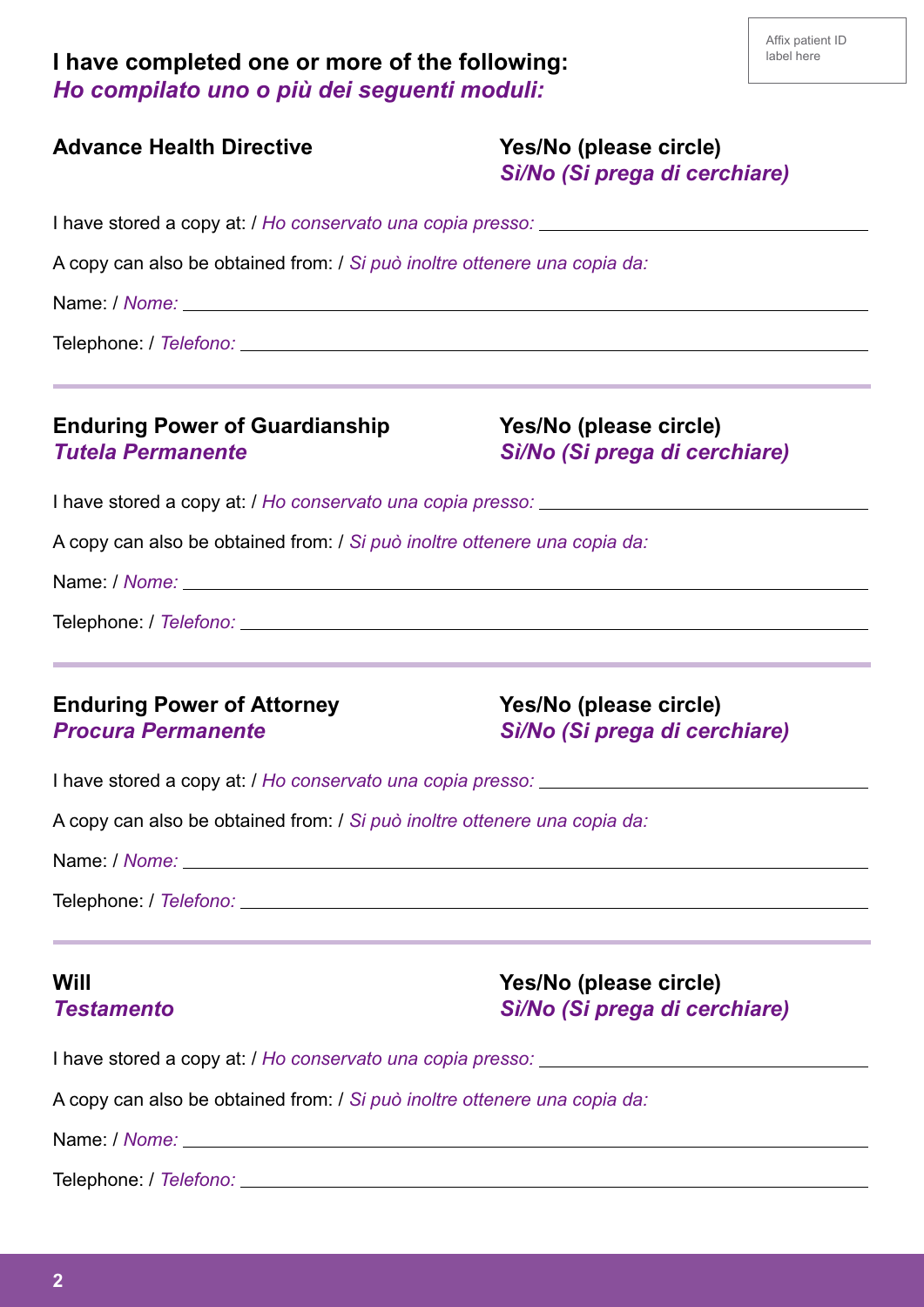## **Preferences for my future care**

 $\overline{a}$ 

J

J

 $\overline{a}$ 

L

 $\overline{a}$ 

These are my preferences, in relation to my future care. Please refer to the *Advance Care Planning Guide for Patients*.

#### *Preferenze relative alla mia assistenza futura*

*In relazione alla assistenza futura, queste sono le mie preferenze. Si prega di fare riferimento alla Pianificazione Anticipata delle Cure Guida per il Paziente.*

Other outcomes of the Advance Care Planning conversation:

For example, you may have considered completing other relevant legal documents such as an Advance Health Directive or Enduring Power of Guardianship or you may have decided to become an organ donor.

*Altri esiti della conversazione relativa alla Pianificazione Anticipata delle Cure:*

*Ad esempio, potreste aver deciso di compilare altri documenti legali importanti come un Advance Health Directive o una Tutela Permanente, oppure potreste aver deciso di diventare un donatore di organi.*

| <b>Outcome / Esito</b> | <b>Description / Descrizione</b> |
|------------------------|----------------------------------|
|                        |                                  |
|                        |                                  |
|                        |                                  |
|                        |                                  |
|                        |                                  |
|                        |                                  |
|                        |                                  |
|                        |                                  |